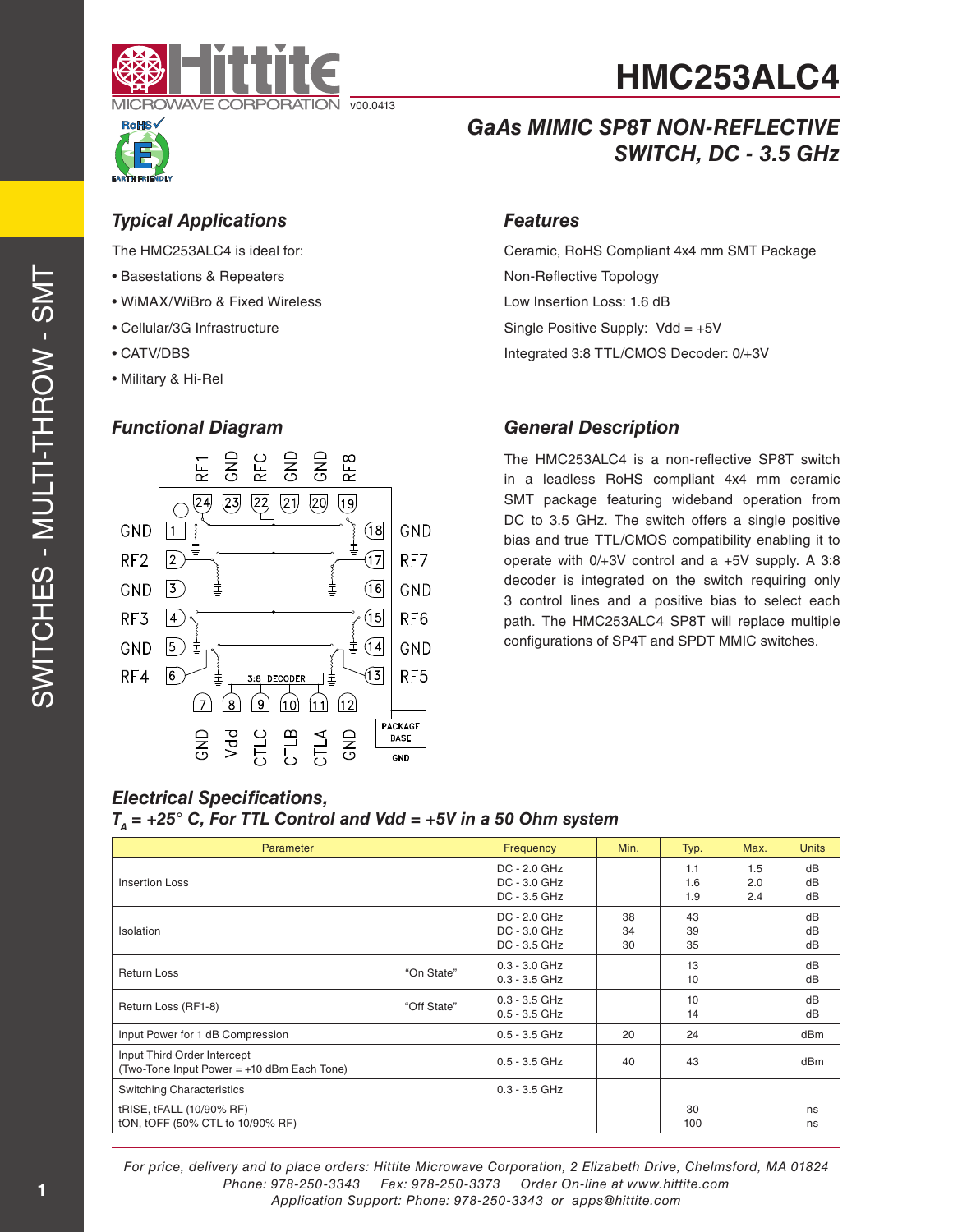# **HMC253ALC4**





## *GaAs MIMIC SP8T NON-REFLECTIVE SWITCH, DC - 3.5 GHz*

### *Insertion Loss*



### *Return Loss*









## *Input IP3 Input Compression*



*For price, delivery and to place orders: Hittite Microwave Corporation, 2 Elizabeth Drive, Chelmsford, MA 01824 Phone: 978-250-3343 Fax: 978-250-3373 Order On-line at www.hittite.com Application Support: Phone: 978-250-3343 or apps@hittite.com*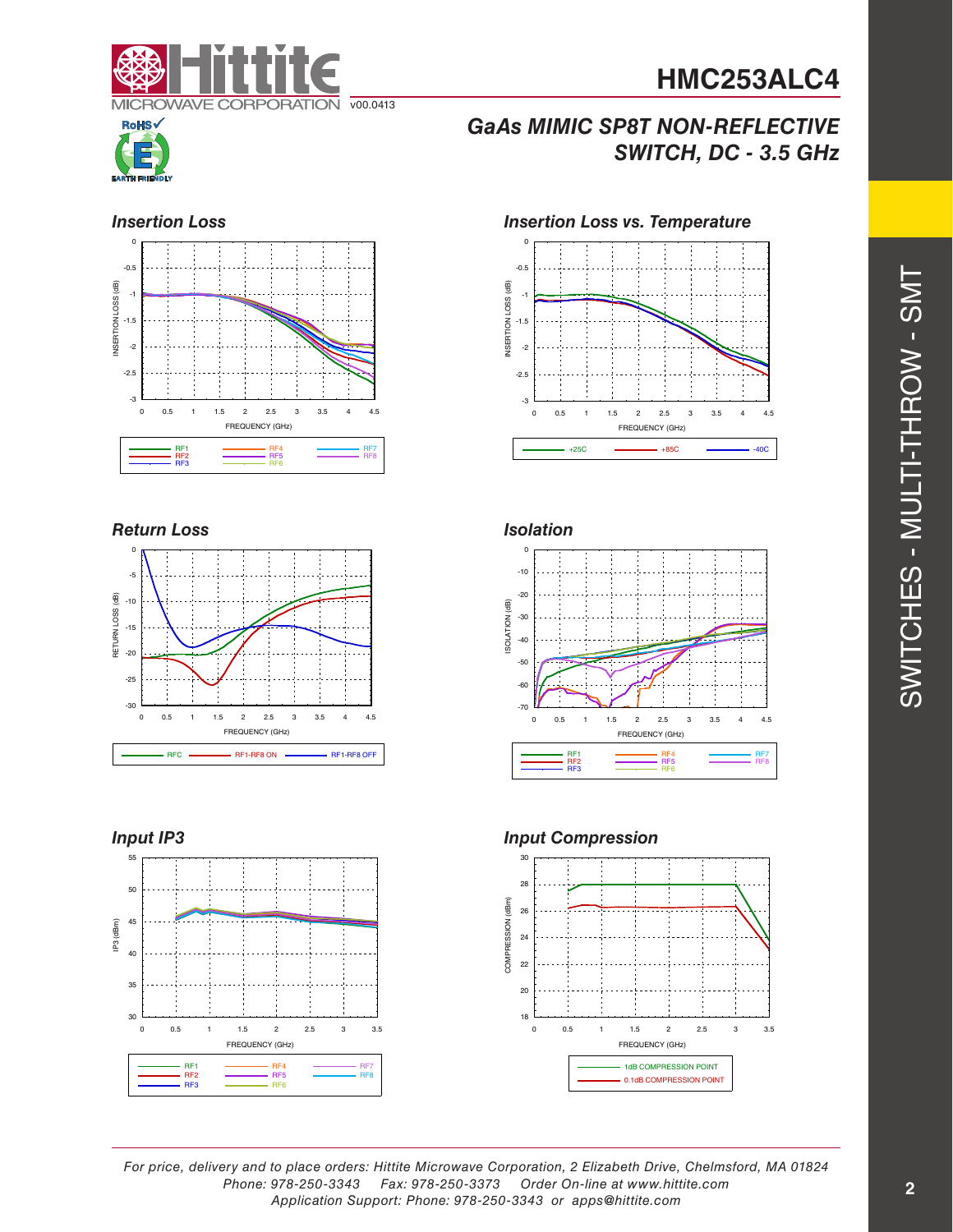



## *GaAs MIMIC SP8T NON-REFLECTIVE SWITCH, DC - 3.5 GHz*

## *Bias Voltage & Current*

| Vdd Range = $+5$ Vdc $\pm$ 10% |                 |                 |  |
|--------------------------------|-----------------|-----------------|--|
| Vdd (Vdc)                      | Idd (Typ.) (mA) | Idd (Max.) (mA) |  |
| +5                             | 4.5             | 75              |  |

## *TTL/CMOS Control Voltages*

| <b>State</b> | <b>Bias Condition</b>           |
|--------------|---------------------------------|
| Low          | 0 to $+0.8$ Vdc $@$ <1 µA Typ.  |
| High         | $+2.0$ to $+5$ Vdc @ 60 µA Typ. |

## *Truth Table*

| <b>Control Input</b> |      |      | <b>Signal Path State</b> |  |
|----------------------|------|------|--------------------------|--|
| A                    | в    | C    | <b>RFCOM</b> to:         |  |
| Low                  | Low  | Low  | RF <sub>1</sub>          |  |
| High                 | Low  | Low  | RF <sub>2</sub>          |  |
| Low                  | High | Low  | RF <sub>3</sub>          |  |
| High                 | High | Low  | RF4                      |  |
| Low                  | Low  | High | RF <sub>5</sub>          |  |
| High                 | Low  | High | RF <sub>6</sub>          |  |
| Low                  | High | High | RF7                      |  |
| High                 | High | High | RF <sub>8</sub>          |  |

### *NOTE:*

*DC Blocking capacitors are required at ports RFC and RF1, 2, 3, 4, 5, 6, 7, 8.*



ELECTROSTATIC SENSITIVE DEVICE OBSERVE HANDLING PRECAUTIONS

## *Absolute Maximum Ratings*

| Bias Voltage Range (Port Vdd)                                   | $+7.0$ Vdc                                            |
|-----------------------------------------------------------------|-------------------------------------------------------|
| Control Voltage Range (A, B, C)                                 | $-0.5V$ to Vdd $+1V$ dc                               |
| <b>Channel Temperature</b>                                      | 150 °C                                                |
| <b>Thermal Resistance</b><br>(channel to package ground paddle) |                                                       |
| <b>Through Path</b>                                             | 183 °C/W                                              |
| <b>Termination Path</b>                                         | 274 °C/W                                              |
|                                                                 |                                                       |
| <b>Storage Temperature</b>                                      | -65 to +150 °C                                        |
| <b>Operating Temperature</b>                                    | -40 to +85 $^{\circ}$ C                               |
| <b>Maximum Input Power</b><br>$(Vdd = +5V)$                     |                                                       |
| <b>Through Path</b>                                             | +20 dBm (0.05 - 0.5 GHz)<br>+25 dBm (0.5 - 3.5 GHz)   |
| <b>Terminated Path</b>                                          | +20 dBm (0.05 - 0.5 GHz)<br>+23.5 dBm (0.5 - 3.5 GHz) |
| <b>ESD Sensitivity (HBM)</b>                                    | Class 1A                                              |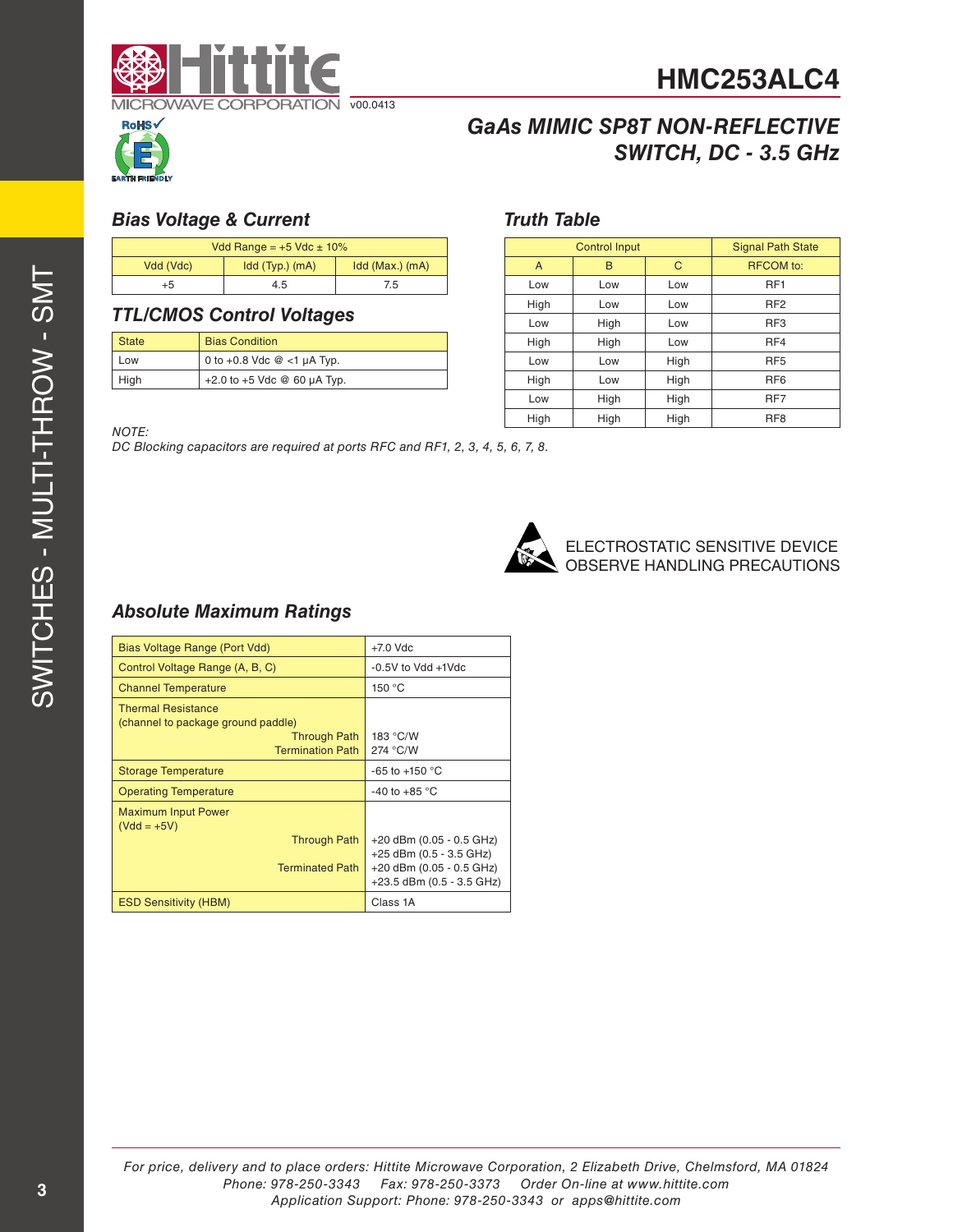





## *Outline Drawing*



**BOTTOM VIEW** 

- 4. LEAD SPACING TOLERANCE IS NON-CUMULATIVE.
- 5. PACKAGE WARP SHALL NOT EXCEED 0.05mm DATUM -C-
- 6. ALL GROUND LEADS AND GROUND PADDLE MUST BE SOLDERED TO PCB RF GROUND.

## *Pin Descriptions*

| <b>Pin Number</b>                         | Function                  | <b>Description</b>                                                                   | <b>Interface Schematic</b> |
|-------------------------------------------|---------------------------|--------------------------------------------------------------------------------------|----------------------------|
| 1, 3, 5, 7, 12, 14, 16,<br>18, 20, 21, 23 | <b>GND</b>                | Package bottom has exposed metal paddle that must<br>also be connected to RF ground. | $\circ$ GND                |
| 2, 4, 6, 13, 15,<br>17, 19, 22, 24        | <b>RF1 - RF8</b><br>& RFC | This pin is DC coupled and matched to 50 Ohms.<br>Blocking capacitors are required.  |                            |
| 8                                         | Vdd                       | Supply Voltage +5 Vdc ±10%                                                           | Vddo                       |
| 9                                         | <b>CTLC</b>               |                                                                                      | −O V dd                    |
| 10                                        | <b>CTLB</b>               | See truth table and control voltage table.                                           |                            |
| 11                                        | <b>CTLA</b>               |                                                                                      |                            |

*For price, delivery and to place orders: Hittite Microwave Corporation, 2 Elizabeth Drive, Chelmsford, MA 01824 Phone: 978-250-3343 Fax: 978-250-3373 Order On-line at www.hittite.com Application Support: Phone: 978-250-3343 or apps@hittite.com*